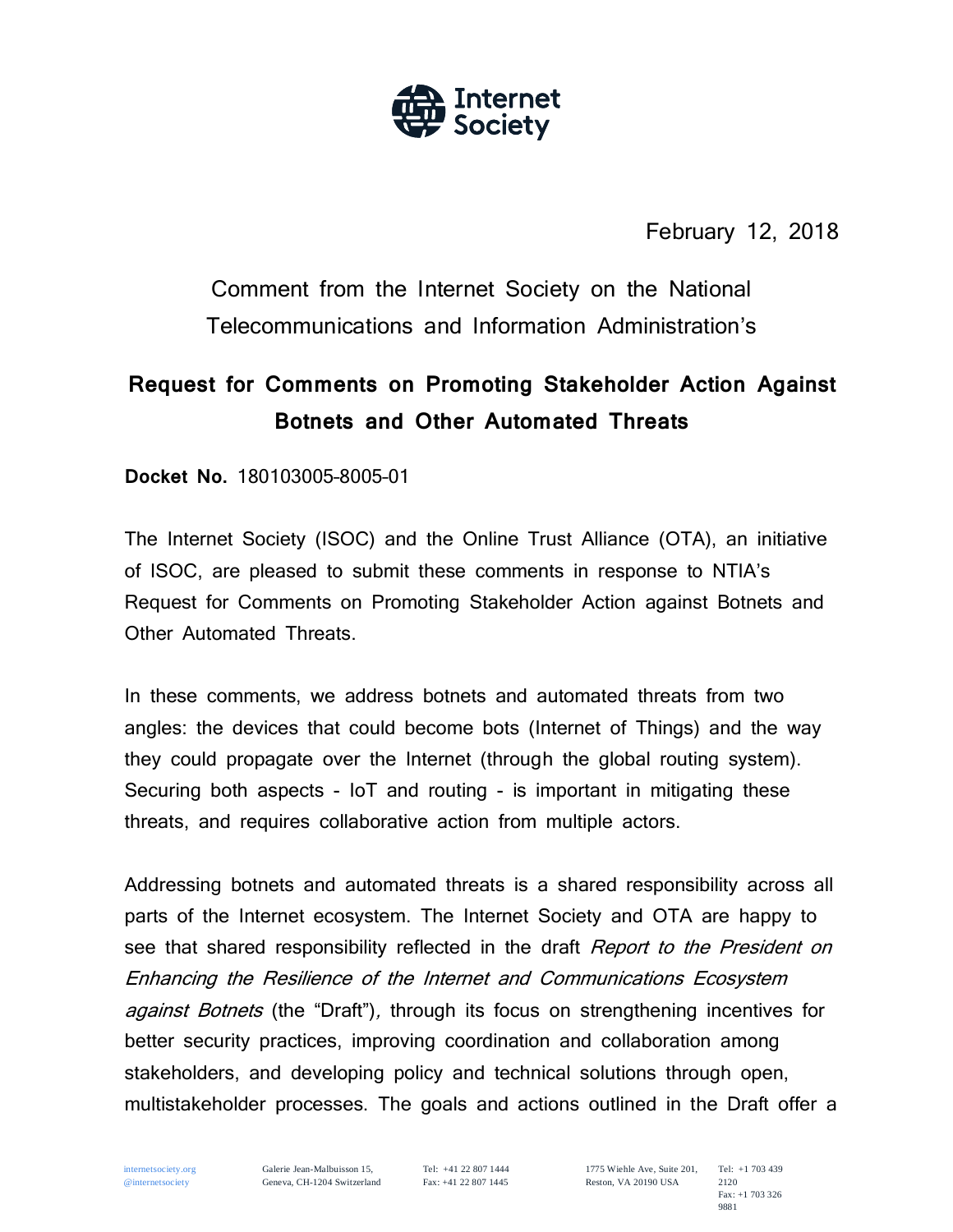strong set of recommendations to promote stakeholder action against botnets and other automated threats.

To provide further incentives for implementing strong routing security and IoT security we propose that the Draft incorporate the following actions:

#### **1. Government should expand its use of procurement as a tool to improve security practices among network operators.**

The Internet Society is pleased to see government procurement recommended in the Draft as a policy lever for strengthening IoT security. The federal government has significant market influence that should be leveraged to build market demand for good IoT security.

However, the role government procurement can play in strengthening market incentives for better security should not be limited to IoT and edge devices. Procurement can also be a tool for promoting stronger routing security practices among network operators. Governments, when procuring network services, should prioritize network operators who use routing security best practices. Ingress and egress filtering (as noted in the Draft as being effective at mitigating the class of DDoS attacks that leverage IPsource address spoofing) should be the norm for network operators.

### **2. Government, in collaboration with other stakeholders, should strengthen awareness and improve signaling for the level of routing security.**

Enterprise-level demand for secure connectivity is a valuable way to improve market incentives for better routing security. Enterprises value strong routing security: In a 2017 study commissioned by the Internet Society, researchers found that network operators generally vastly underestimate the value their customers place on their broad security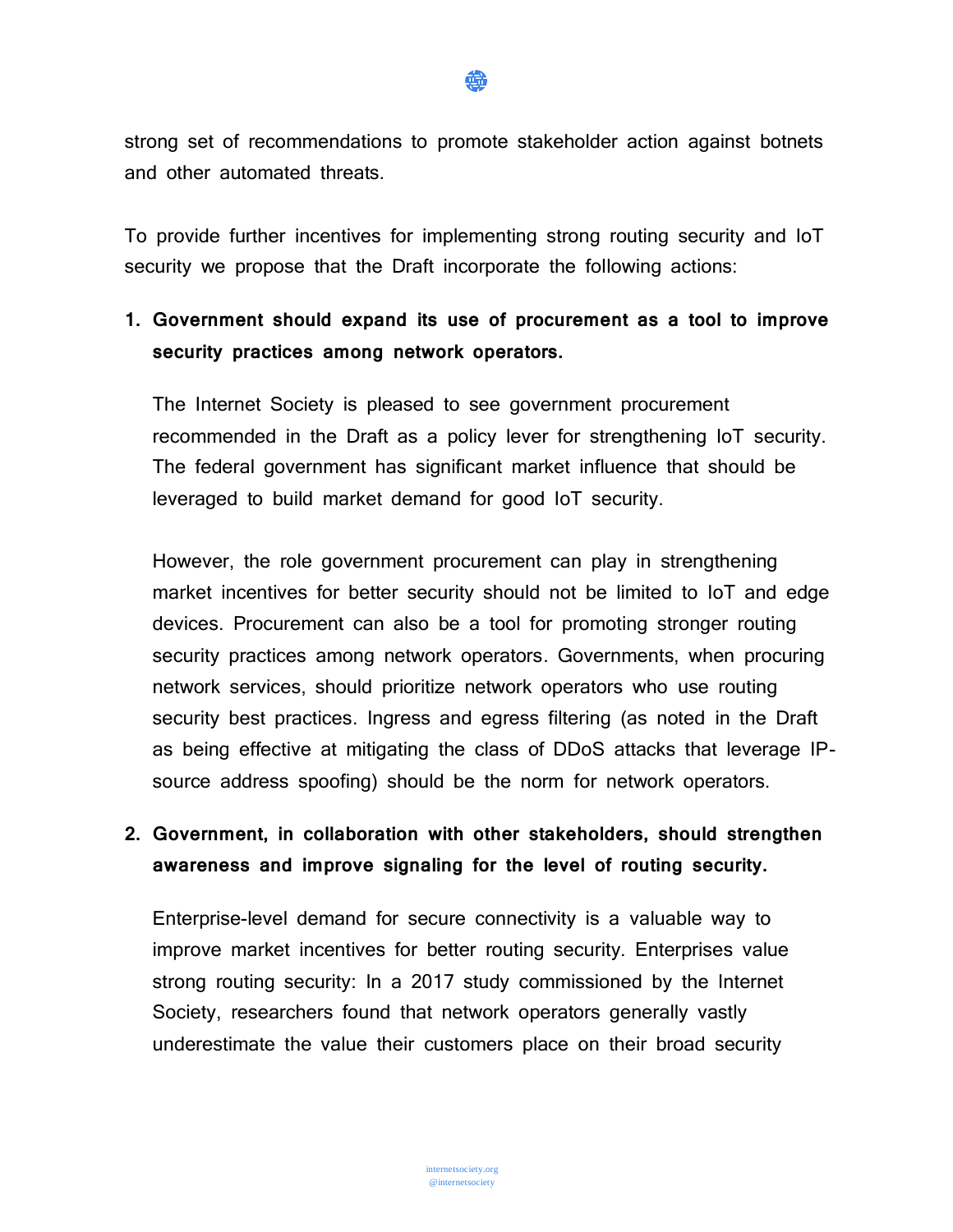

positioning.<sup>1</sup> Some enterprise respondents indicated that they would be willing to pay more, a median of 15% more, for network services from a vendor that implemented the MANRS actions (described below), than one that was not.

However, enterprises must also be able to recognize good routing security from bad routing security to impact the market for routing security. To develop routing security as a competitive differentiator among network operators, the government in collaboration with other stakeholders should strengthen awareness and improve signaling for the level of routing security.

## **3. Government, in collaboration with other stakeholders, should clarify how existing liability and consumer protection regulations apply to IoT.**

Liability and consumer protection laws can be a strong incentive for investing in security. Responsibility for harm caused by inadequate IoT security may be hard to pinpoint. This can lead to uncertainty and difficulties in assigning responsibility post-incident and compensating those affected. Without clear up-front liability, users are often the ones who pay the price for poor IoT security. Government should provide clarity as to how existing liability and consumer protection laws apply to IoT.

At the Internet Society, we use two sets of principles that guide our approach to routing and IoT security: the OTA IoT Trust Framework and the Mutually Agreed Norms for Routing Security (MANRS).

The **OTA Internet of Things Trust Framework<sup>2</sup>** ("the Framework") is a set of core of security, privacy and sustainability principles. The Framework offers a

 $\overline{a}$ 

<sup>&</sup>lt;sup>1</sup> MANRS Project Study Report [https://www.routingmanifesto.org/wp](https://www.routingmanifesto.org/wp-content/uploads/sites/14/2017/10/MANRS-451-Study-Report.pdf)[content/uploads/sites/14/2017/10/MANRS-451-Study-Report.pdf](https://www.routingmanifesto.org/wp-content/uploads/sites/14/2017/10/MANRS-451-Study-Report.pdf)

<sup>&</sup>lt;sup>2</sup> ISOC IoT Trust Framework:<https://otalliance.org/initiatives/internet-things>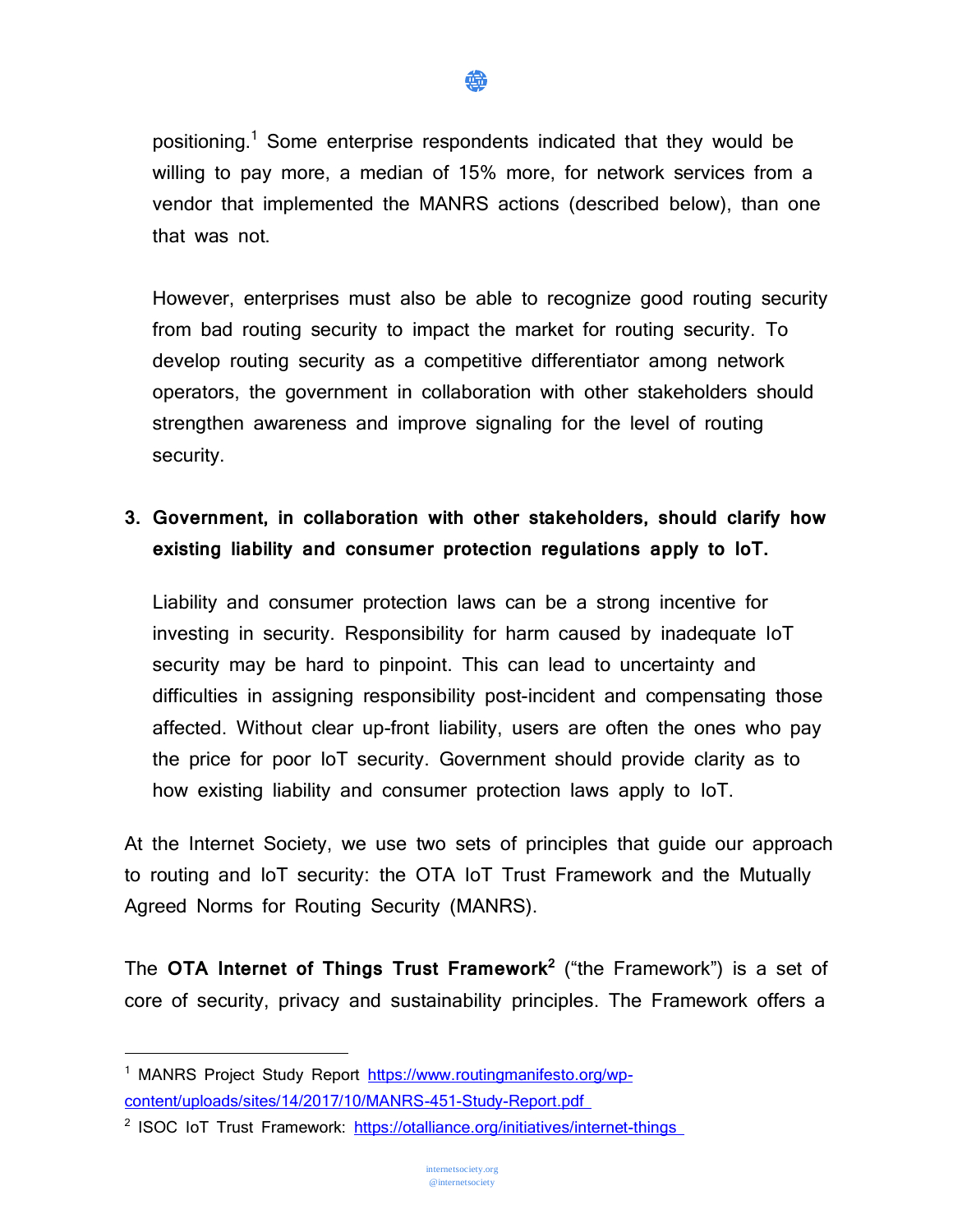holistic approach to IoT trust, addressing the interconnected areas of IoT security, privacy and product lifecycle, at each part of the IoT ecosystem. By limiting the ease with which botnets can grow, IoT security plays an important role in addressing botnets. The Framework can serve as both a strong foundation and model for similar or complementary efforts to address the spread of botnets and other automated threats.

盘

We invite NIST to consider the principles in the Framework in connection with Action 1.1 ("… establish broadly accepted baseline security profiles for IoT devices in home and industrial applications, and promote international adoption through bilateral arrangements and the use of international standards…"). The Framework may also be helpful for Action 1.4 ("… collaborate to ensure existing best practices, frameworks, and guidelines relevant to IoT, as well as procedures to ensure transparency, are more widely adopted across the digital ecosystem … ").

The **Mutually Agreed Norms for Routing Security (MANRS)**, a set of voluntary principles, guides our approach to routing security. MANRS comprises four concrete actions (filtering, anti-spoofing, coordination, and global validation) for network operators to take to help eliminate common routing issues and attacks, increase global adoption of best practices, and decrease the likelihood of future routing incidents on their networks. We invite NTIA to consider the MANRS principles in connection with Action 2.5 ("… work with U.S. and global infrastructure providers to expand best practices on network traffic management across the ecosystem …").

#### **About the Internet Society and Online Trust Alliance**

The Internet Society is a global not-for profit organization committed to the open development, evolution and use of the Internet for the benefit of all people throughout the world. Working in partnership with our global community, comprised of nearly 110,000 members, 130 chapters and special interest groups, as well as 149 organizational members. The Internet Society